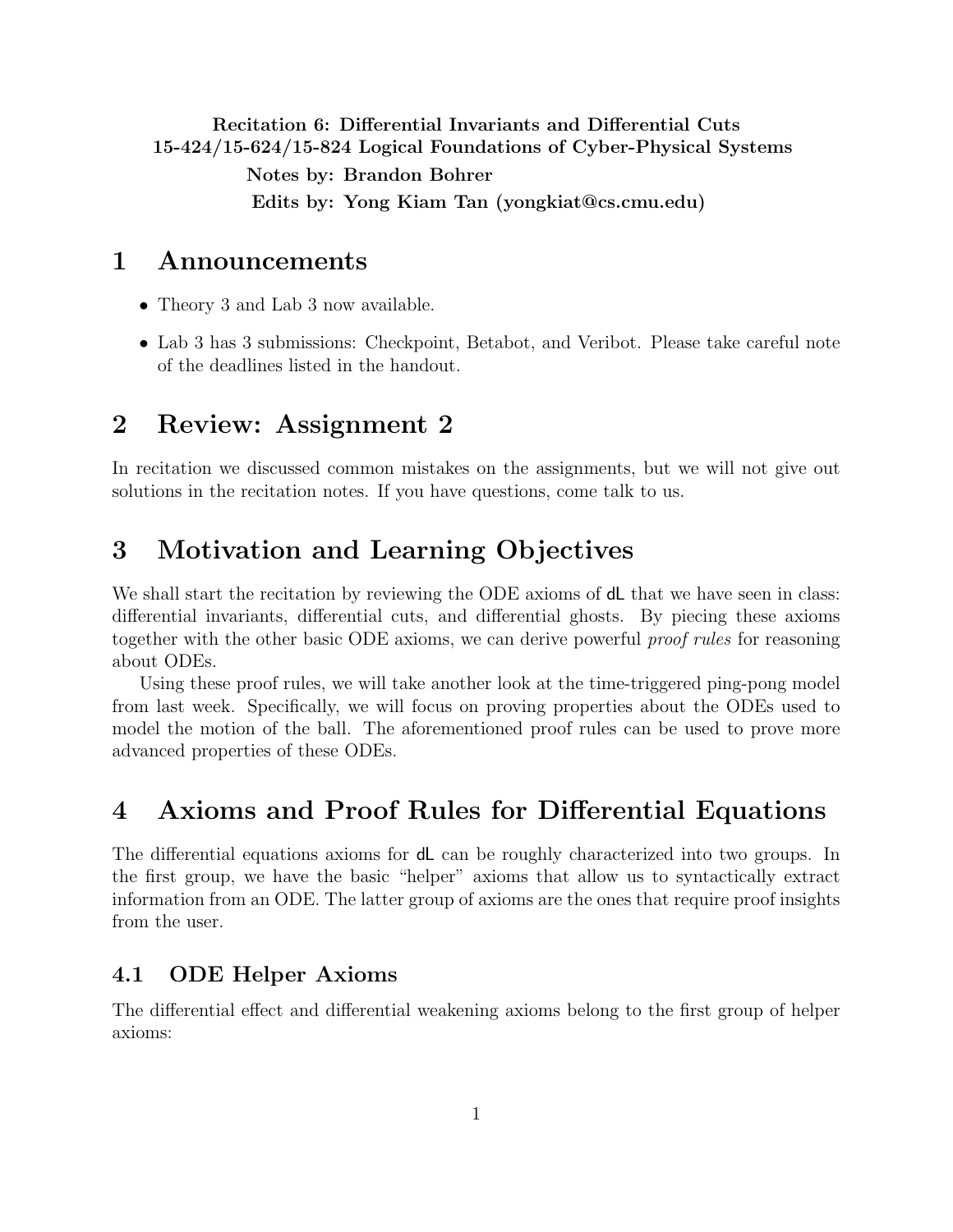(DE)  $\{x' = f(x) \& Q\} | P \leftrightarrow \{x' = f(x) \& Q\} | [x' := f(x)]P$ 

(DW) 
$$
[\{x' = f(x) \& Q\}]P \leftrightarrow [\{x' = f(x) \& Q\}](Q \rightarrow P)
$$

The differential effect axiom [\(DE\)](#page-0-0) extracts information about the differential equations  $x' = f(x)$ . It internalizes that along any solution to the differential equation, the differential variables x' must take on the correct values, i.e., the values of the RHS  $f(x)$ . In order to prove a postcondition  $P$  of an ODE, the RHS of axiom [DE](#page-0-0) says that it suffices to prove the postcondition  $[x' := f(x)]P$  instead. The assignment  $x' := f(x)$  allows us replace all of the differential variables in P with their respective right-hand sides.

Similarly, the differential weakening axiom [\(DW\)](#page-0-0) extracts information about the domain constraint Q. Just like the differential variables must take on the correct values, the domain constraint Q must be satisfied along any solution to the differential equation. Therefore, in order to prove a postcondition  $P$  of an ODE, the RHS of axiom [DW](#page-0-0) says that it suffices to prove the postcondition  $Q \to P$  instead, where we are allowed to assume that the domain constraint Q is still true at the end of a solution.

It is straightforward to derive proof rules for these two axioms using [G.](#page-0-0) Notice in both cases that the use of [G](#page-0-0) forces us to drop the assumptions  $\Gamma, \Delta$  in the context:

<span id="page-1-0"></span>(dE) 
$$
Q \vdash [x' := f(x)]P
$$

$$
\Gamma \vdash [\{x' = f(x) \& Q\}]P, \Delta
$$

$$
Q \vdash P
$$

$$
\Gamma \vdash [\{x' = f(x) \& Q\}]P, \Delta
$$

### Exercise 1:

Work through the derivation of both proof rules. Make sure you see where the additional context has to be dropped in both rules.

Answer:

$$
G, \neg R \frac{Q \vdash P}{\Gamma \vdash [\{x' = f(x) \& Q\}](Q \to P), \Delta}
$$
  
\nDW 
$$
\frac{\Gamma \vdash [\{x' = f(x) \& Q\}]P, \Delta}{\Gamma \vdash [\{x' = f(x) \& Q\}]P, \Delta}
$$
  
\n
$$
dW \frac{\Gamma \vdash [\{x' = f(x) \& Q\}][x' := f(x)]P, \Delta}{\text{DE} \Gamma \vdash [\{x' = f(x) \& Q\}]P, \Delta}
$$

As usual, constant assumptions in the context can be kept and KeYmaera X will do this for you automatically. By themselves, however, the [dE](#page-1-0) and [dW](#page-0-0) proof rules are not very useful. It is the next group of axioms for ODEs which really allow us to start proving interesting properties. They are the differential invariant, differential cut, and differential ghost axioms, listed here for easy reference: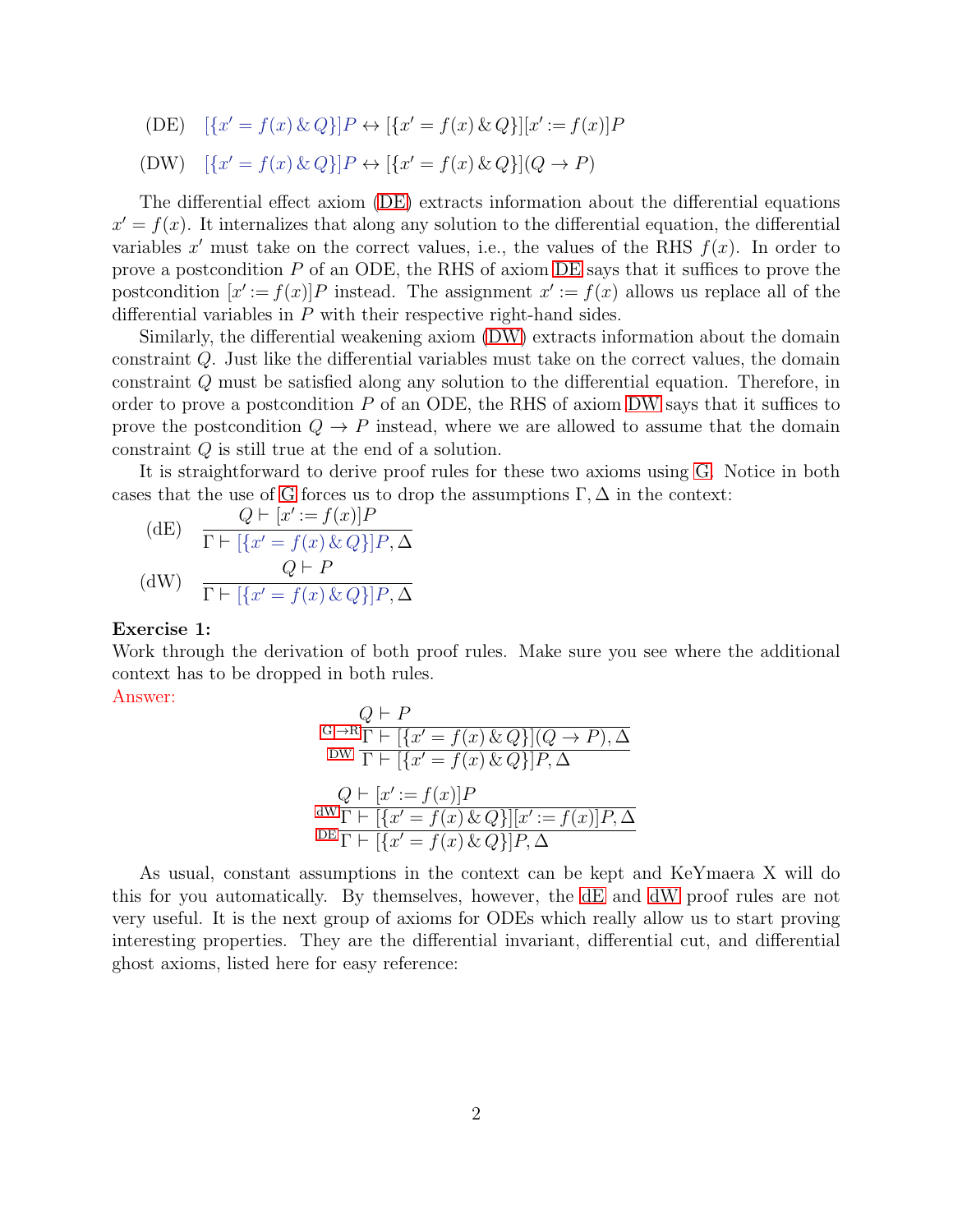$$
(DI) \quad ([\{x' = f(x) \& Q\}]P \leftrightarrow [?Q]P) \leftarrow (Q \rightarrow [\{x' = f(x) \& Q\}] (P)')
$$

$$
(DC) \quad \left( [\{x' = f(x) \& Q\}] P \leftrightarrow [\{x' = f(x) \& Q \land C\}] P \right) \leftarrow [\{x' = f(x) \& Q\}] C
$$

$$
(DG) \quad [\{x' = f(x) \& Q\}]P \leftrightarrow \exists y \left[\{x' = f(x), y' = a(x) \cdot y + b(x) \& Q\}\right]P
$$

### 4.2 Differential Invariants

The differential invariants axiom is the core workhorse axiom for proving properties of ODEs. In particular, it gives us a link between postcondition  $P$  and its differential  $(P)'$ . This is the crucial insight that we discussed last week: instead of working directly with the solution, we shall instead work with their derivatives (and thus, the ODEs) directly.

The notation  $(P)'$  can be understood as a generalization of the differential of terms  $(e)'$ to a differential on formulas. It is defined inductively, with the following base cases for the atomic comparison formulas:

> $(e = k)' \equiv (e)' = (k)'$  $(e \leq k)' \equiv (e)' \leq (k)'$ (accordingly for  $\geq$ )  $(e < k)' \equiv (e)' \leq (k)'$ (accordingly for  $>$ )  $(e \neq k)' \equiv (e)' = (k)'$

Note: The differential of  $(e < k)'$  could also be defined as  $(e)' < (k)'$ . This would also be sound, but just more restrictive than the one given above.

<span id="page-2-0"></span>Let us look specifically at the  $e = k$  case for some intuition:

 $(DI_{=} ) \quad ([\{x' = f(x)\}]e = k \leftarrow e = k) \leftarrow ([\{x' = f(x)\}]e' = (k)')$ 

In this equational case, the axiom says that in order to prove that  $e = k$  is true along all solutions to the ODE, it suffices to show that  $e = k$  is true initially and that  $(e)' = (k)'$  is true along all solutions to the ODE. Why might this be the case? The answer comes from the crucial differential lemma from last week.

Remember that differentials  $(e)'$  have the same value as the derivative of e along solutions of an ODE. Therefore, if the values of terms  $e$  and  $k$  start off equal, and the value of their derivatives stay equal along the solution, then the values  $e$  and  $k$  also stay equal along the solution, i.e.,  $e = k$  is true along the solution.

#### Exercise 2:

Where should we add back the domain constraints in the  $DI_{=}$  axiom, and why (intuitively)? Answer: By the original [DI](#page-0-0) axiom, the equational case with domain constraints is as follows:

<span id="page-2-1"></span> $(DI_{=} ) \left( [\{x' = f(x) \& Q\}]e = k \leftrightarrow [?Q]P \right) \leftarrow (Q \rightarrow [\{x' = f(x) \& Q\}] (e)' = (k)')$ 

Recall that the domain constraint  $Q$  of an ODE must be obeyed at *all times*, including at the start. Thus, in an initial state where Q is false, the formula  $[\{x' = f(x) \& Q\}]e = k$ is vacuously true. The  $DI_{=}$  axiom tells us exactly that, because both  $[?Q]P$  and  $Q \rightarrow$  $[\{x' = f(x) \& Q\}](e)' = (k)'$  would be vacuously true in such a state.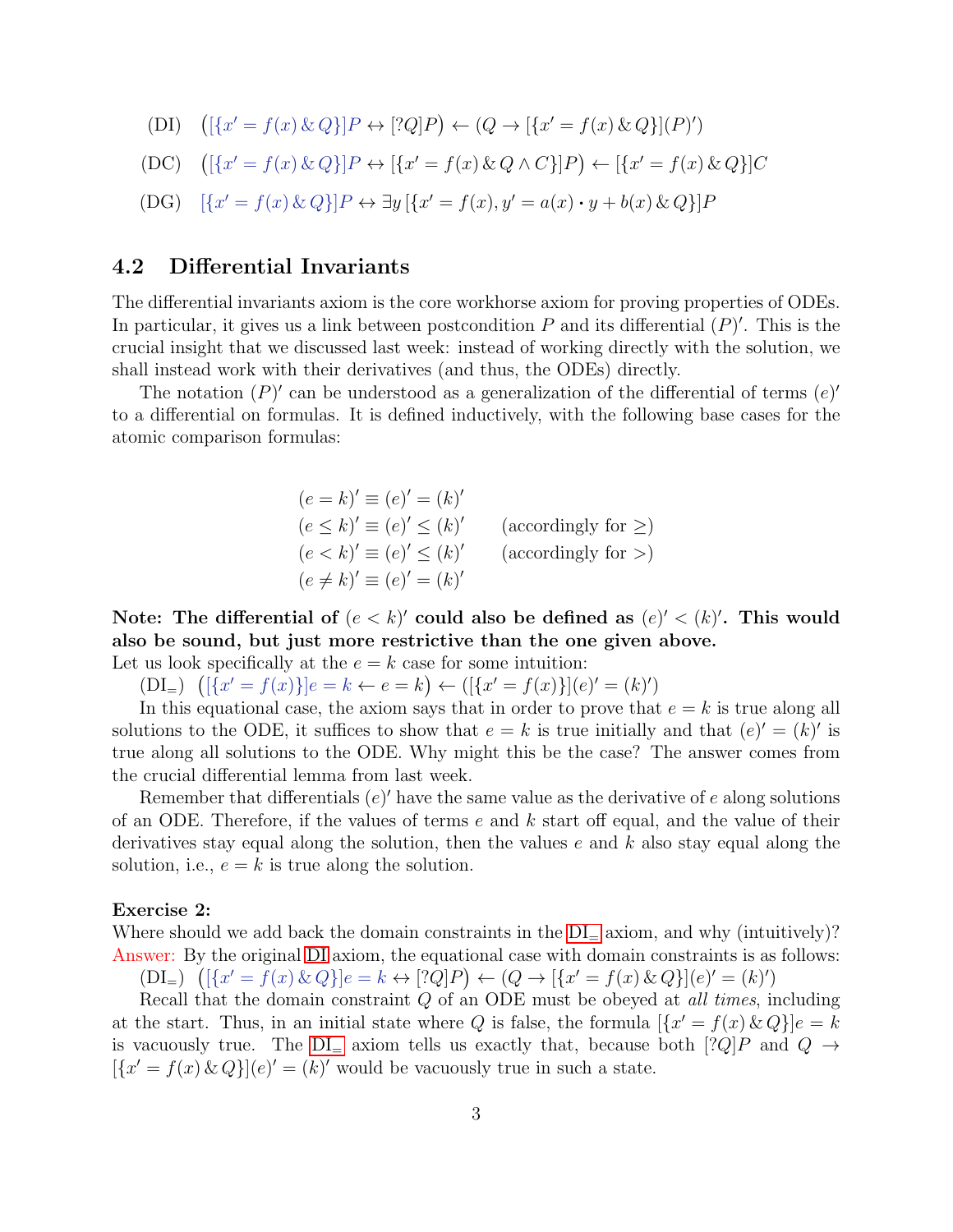More interestingly, we now only need to prove  $\left[\left\{x' = f(x) \& Q\right\}\right](e)' = (k)'$ , rather than  $[\{x' = f(x)\}](e)' = (k)'.$  Recall additionally, that the axiom [DW](#page-0-0) allows us to assume Q when proving the postcondition of an ODE. Thus, we can now prove  $(e)' = (k)'$  while assuming the domain constraint Q. This intuition can be more easily seen from the proof rule:

<span id="page-3-0"></span>(dI<sub>=</sub>) 
$$
Q \vdash [x' := f(x)](e)' = (k)'
$$
  
\n $\Gamma, e = k \vdash [\{x' = f(x) \& Q\}]e = k, \Delta$ 

### Exercise 3:

Derive this proof rule from the  $DI = axiom$ .

Answer: This derives using [dE](#page-1-0) which in turn derived from [dW.](#page-0-0)

As an aside: why do we want to write down these proof rules when we could have just derived them from the axioms? Proof rules provide a useful summary of the standard way in which we would put the axioms together to prove a desired postcondition. They are well suited, e.g., for use as top-level tactics in KeYmaera X, because that is what you would want to work with rather than applying the axioms step by step every single time you want to prove that something is invariant for the ODEs.

The intuition behind the other base cases is similar to the  $e = k$  case. In order to prove that  $e \geq k$  (resp.  $e > k$ ) is true along a solution of the ODE, we will require that  $e \geq k$ (resp.  $e > k$ ) initially, and that  $(e)' \geq (k)'$  along that solution, or in other words, the value of the derivative of  $e$  is always greater or equal to that of  $k$  along the solutions.

For  $e \neq k$ , it is initially slightly surprising that we instead need to show that  $(e)' = (k)'$ along the ODE rather than  $(e)' \neq (k)'$ . This surprise should clear up, however, once we realize that checking  $(e)'\neq (k)'$  is insufficient to ensure that  $e\neq k$  stays true along the ODE. As an example, consider the following sequent:

$$
x \neq y \vdash [\{x' = 1, y' = -1\}]x \neq y
$$

### Exercise 4:

Is this sequent valid? Why or why not?

Answer: It is clearly not valid: consider an initial state where  $x < y$ , then since the ODEs increase  $x$  while decreasing  $y$ , their values should eventually meet somewhere along the solution to the ODE.

If we had defined  $(e \neq k)' \equiv (e)' \neq (k)'$ , however, we would have easily proved the above property (unsoundly):

$$
\begin{array}{c}\n* \\
\hline\n+1 \neq -1 \\
\hline\nr:=-1]x' \neq y' \\
\hline\nr: \overline{x \neq y \vdash [\{x'=1, y'=-1\}]x \neq y'}\n\end{array}
$$

Finally, the  $(\cdot)'$  operator can be extended to conjunctive and disjunctive formulas inductively. This extension can also be thought of as a mnemonic device, since we already saw in class that both the ∧ and ∨ cases can be derived from the base cases using the other proof rules of dL.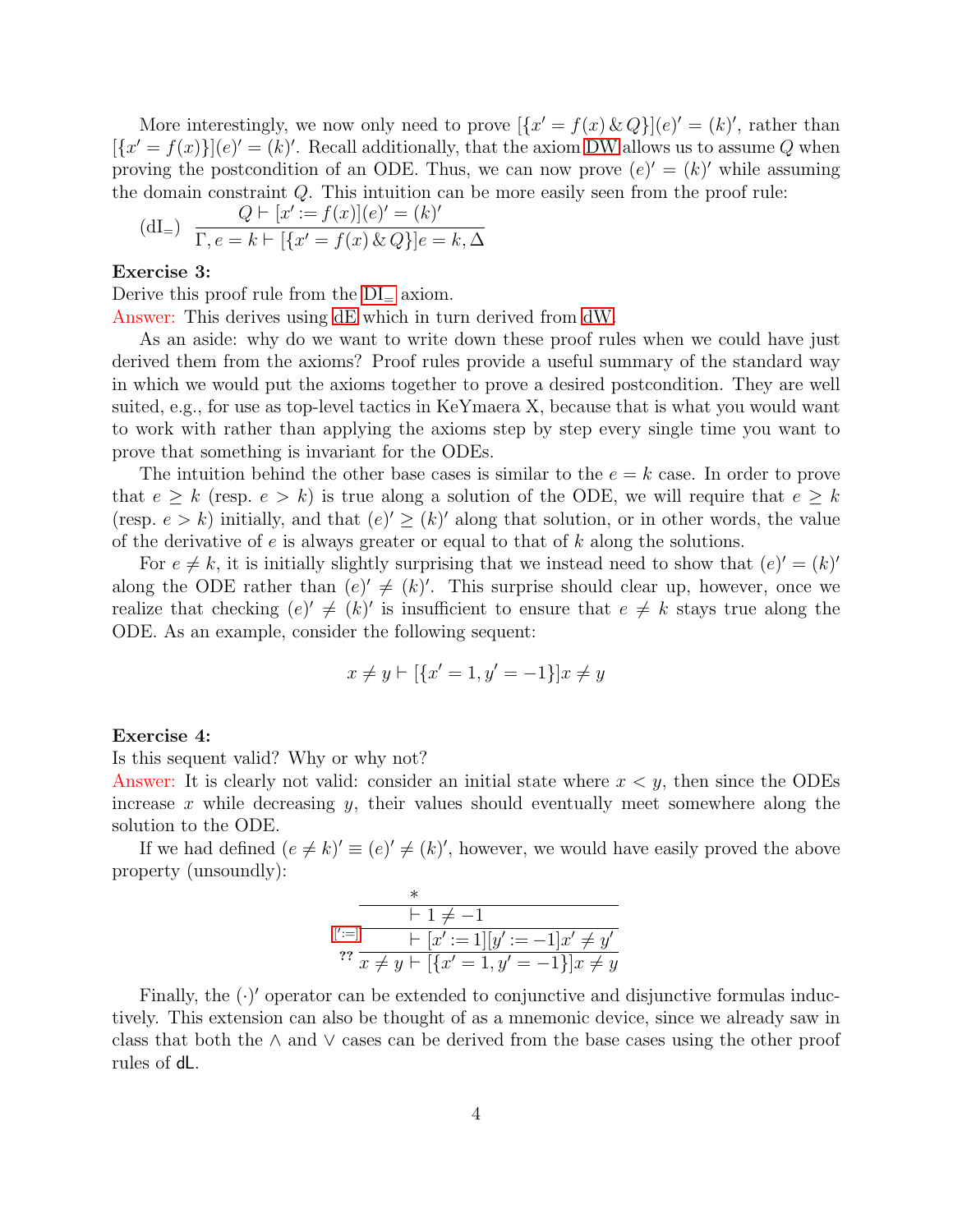$(P \wedge Q)' \equiv (P)' \wedge (Q)'$  $(P \vee Q)' \equiv (P)' \wedge (Q)'$ 

Like the  $\neq$  case, the ∨ case is slightly surprising: it requires that we prove  $(P)' \wedge (Q)'$ rather than  $(P)' \vee (Q)'$  as we might expect if we simply extended the  $(\cdot)'$  operator naively. One way of understanding this difference is to consider the  $e \neq k$  case we saw above.

In real arithmetic, the formula  $e \neq k$  can be re-written equivalently as  $e > k \vee e < k$ . If we simply defined the differential of a disjunction to be  $(P)' \vee (Q)'$ , then the differential of  $e > k \vee e < k$  case would be  $(e)' \geq (k)' \vee (e)' \leq (k)'$  which is a valid formula in real arithmetic. So we have just proved that  $e \neq k$  is an invariant of any ODE we ever wanted simply by rewriting it into another form. In contrast, the correct definition yields  $(e)' \ge (k)' \wedge (e)' \le (k)'$ , which is equivalent to  $(e)' = (k)'$ , as expected. To summarize, the proof rule for differential invariants is:

(dI) 
$$
\frac{Q \vdash [x' := f(x)](P)'}{\Gamma, P \vdash [\{x' = f(x) \& Q\}]P, \Delta}
$$

### Exercise 5:

Derive this proof rule (similar to the derivation of  $dI_{=}$ ).

### 4.3 Differential Cuts

The differential cuts axiom [\(DC\)](#page-0-0) is very much like the usual [cut](#page-0-0) rule from sequent calculus, except it allows us to cut and assume new formulas in the domain constraint of a differential equation rather than the antecedents. The proof rule for differential cuts is a straight forward rephrasing of the [DC](#page-0-0) axiom with two premises:

(dC) 
$$
\frac{\Gamma \vdash [\{x' = f(x) \& Q\}]C, \Delta \qquad \Gamma \vdash [\{x' = f(x) \& Q \land C\}]P, \Delta}{\Gamma \vdash [\{x' = f(x) \& Q\}]P, \Delta}
$$

### Exercise 6:

Convince yourself that this rule derives from [DC.](#page-0-0)

The right premise of  $dC$  allows us to additionally assume the cut  $C$  in the domain constraint when proving postcondition P. In particular, if we subsequently use [dI,](#page-0-0) in the right premise, we now get to assume  $Q \wedge C$  when proving  $(P)'$ :

$$
\Pr_{\mathbf{dC}}[r\mapsto [\{x'=f(x)\,\&\,Q\}]C,\Delta \qquad \frac{d\mathcal{D}\wedge C\vdash [x':=f(x)](P)'}{\Gamma\vdash [\{x'=f(x)\,\&\,Q\wedge C\}]P,\Delta}
$$

As an aside, whereas the usual [cut](#page-0-0) rule in logic can be removed by a cut elimination theorem, the [dC](#page-0-0) principle cannot be eliminated without losing the ability to prove some ODE properties in dL. In other words, if we restricted ourselves to using [dI](#page-0-0) without ever using [dC,](#page-0-0) we would not be able to prove some true properties of ODEs that we could have with [dC.](#page-0-0) We will see more about the proof theory of the ODE axioms in **d** next week.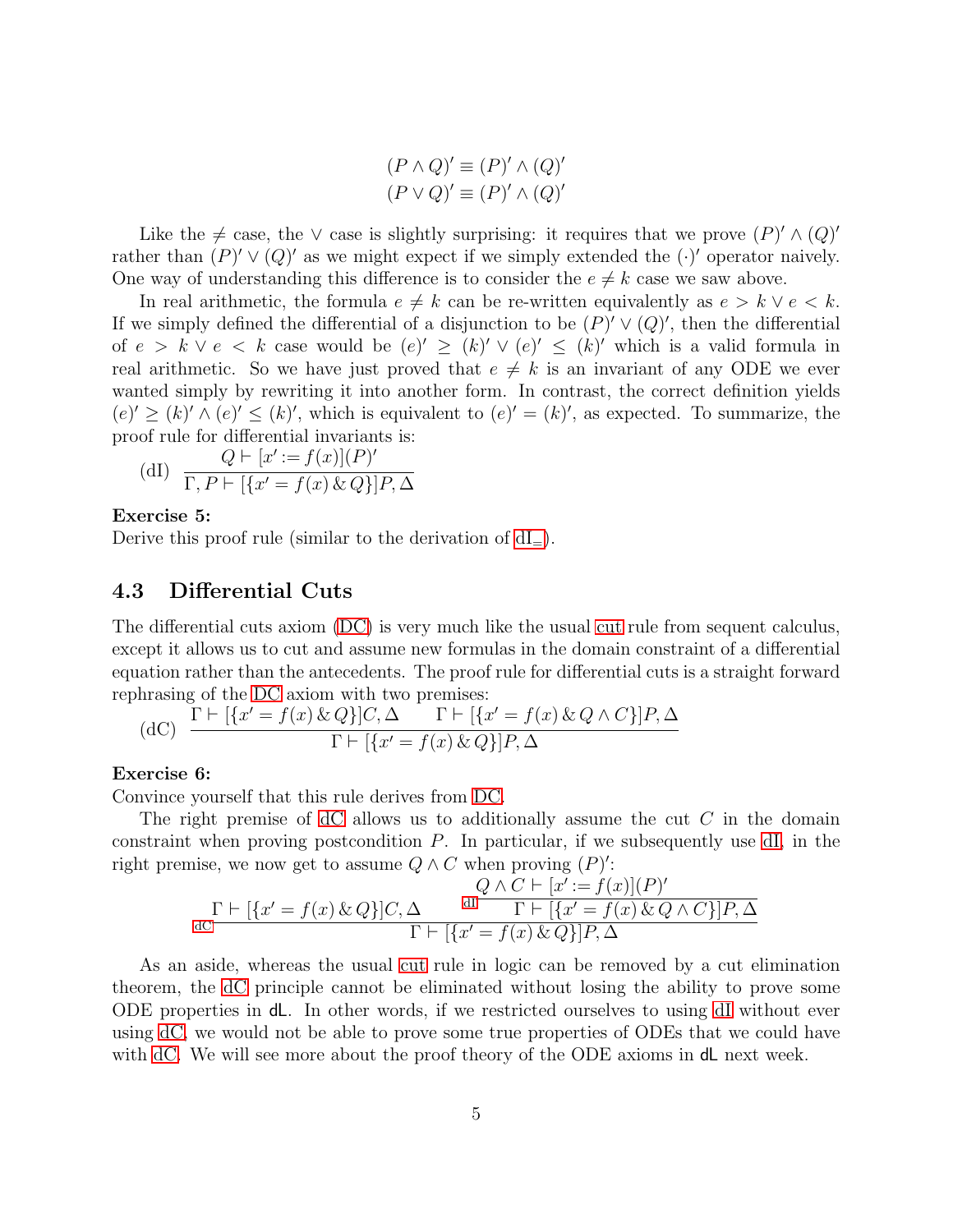The next ODE reasoning principle further increases the proof theoretic strength of [dI](#page-0-0) and [dC.](#page-0-0) In fact, it is powerful enough to let us prove any algebraic postcondition of an ODE (if it is true), i.e., a sequent of the form:

$$
\Gamma \vdash [x' = f(x)]p = 0
$$

### 4.4 Differential Ghosts

The differential ghosts axiom is surprisingly simple given its proof theoretic power. Its corresponding proof rule simply allows us to write down a new differential equation with a fresh variable  $y$ :

(dG) 
$$
\frac{\Gamma \vdash \exists y \left[ \{x' = f(x), y' = a(x) \cdot y + b(x) \& Q \} \right] P, \Delta}{\Gamma \vdash \left[ \{x' = f(x) \& Q \} \right] P, \Delta}
$$

Since y is fresh, the axiom even allows us to choose any initial value for y for the existential quantifier. There is one syntactic restriction on the newly introduced ODE: the right-hand side of the ODE must be *linear* in  $\psi$ . This restriction seems rather onerous initially: after all, it was the non-linear ODEs with nasty solutions that motivated us towards studying ODEs directly rather than their solutions. However, this linearity restriction is critical for soundness of the [DG](#page-0-0) axiom.<sup>[2](#page-5-1)</sup>

Note: The explanation of  $dA, dA$  $dA, dA$ , was rushed in recitation. These notes may help to clear matters up (see also LFCPS Chapter 12).

It is helpful to package up  $dG$  with a cut, M[ $\cdot$ ] step in order to derive the differential auxiliaries proof rule.

(dA) 
$$
\frac{\vdash P \leftrightarrow \exists y \, R \qquad R \vdash [\{x' = f(x), y' = a(x) \cdot y + b(x) \& Q\}]R}{P \vdash [\{x' = f(x) \& Q\}]P}
$$

The idea behind  $dA$  is in order to prove an invariant  $P$ , we could rephrase it equivalently in terms of the newly introduced ghost variable  $y$ . However, the proof rule still leaves open two questions: 1) how should we choose the replacement R? 2) how should we choose the ghost ODE  $y' = a(x) \cdot y + b(x)$ ?

The first choice will be dependent on the precise formula P, but we already saw one very useful choice when  $P \equiv p > 0$ . In real arithmetic, the formula  $p > 0 \leftrightarrow \exists y \, py^2 > 0$  is provable. We can write down this special instance of [dA:](#page-0-0)[3](#page-5-3)

<span id="page-5-2"></span>(dA<sub>></sub>) 
$$
\frac{py^2 > 0 \vdash [\{x' = f(x), y' = a(x) \cdot y + b(x) \& Q\}]py^2 > 0}{p > 0 \vdash [\{x' = f(x) \& Q\}]p > 0}
$$

Note that the left premise of [dA](#page-5-2) no longer appears in  $dA_{>}$  because it is provable in real arithmetic.

The second choice of the ghost ODE in both  $dA$  and  $dA$  is more difficult and will usually depend on the actual ODE and invariant that we are trying to prove. We will see an example of this as we explore the ping pong model from last week.

<span id="page-5-0"></span><sup>&</sup>lt;sup>1</sup>We will not cover this result (and its extensions) in the course, but feel free to ask at office hours or Piazza if you are interested.

<span id="page-5-3"></span><span id="page-5-1"></span><sup>&</sup>lt;sup>2</sup>The newly introduced ODE could otherwise restrict the existence duration of the original ODE.

<sup>3</sup>This instance is actually slightly more general than the one we saw in class. It also works better with KeYmaera X.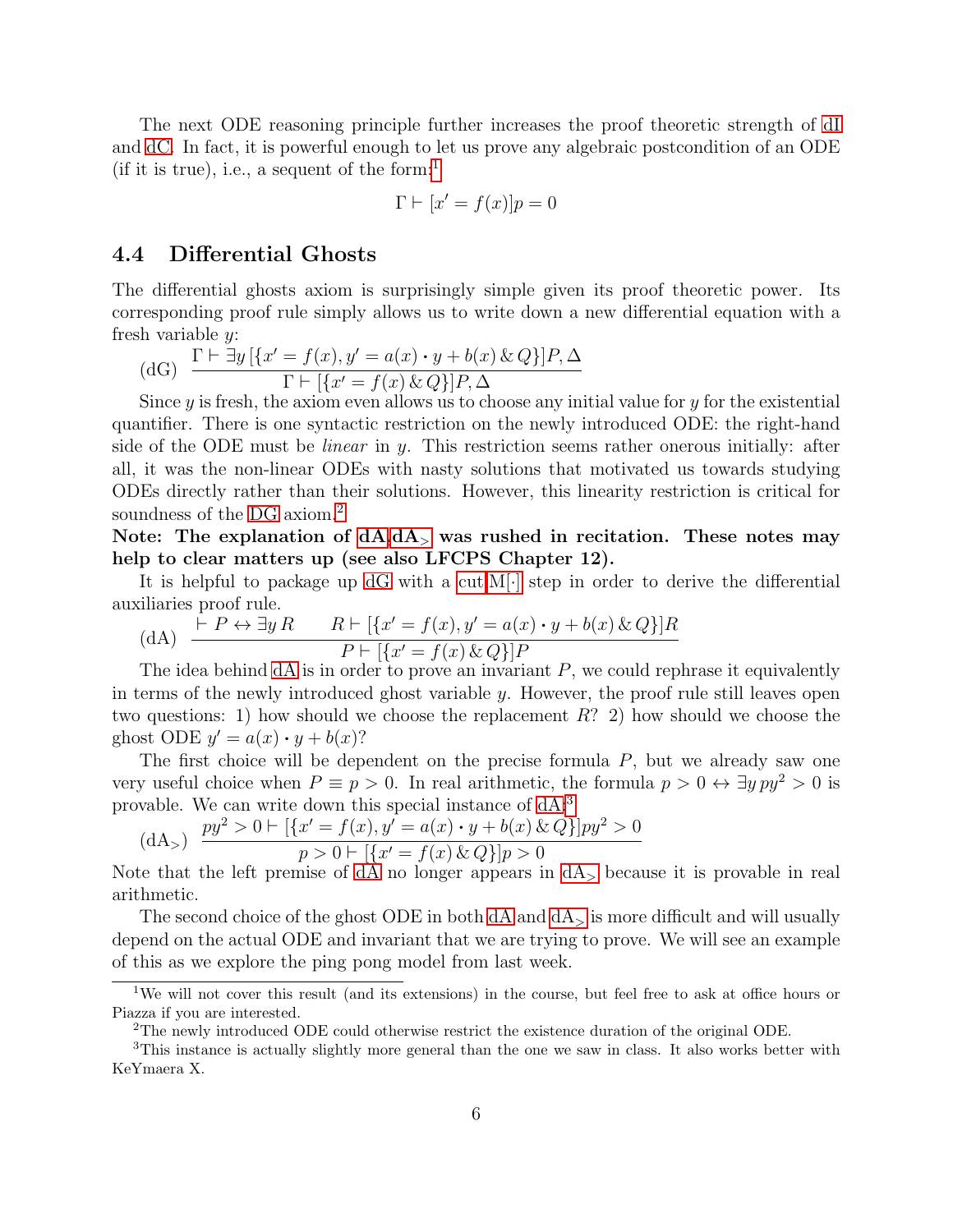## 5 Ping Pong with Air Resistance

We shall now refine the ping pong model from last week using a better model of physics. For simplicity, let us drop the loop and instead just focus on ensuring the safety property with respect to the ODEs. In particular, let us consider a formula of the form:

$$
Pre \to [\{x' = f(x) \& t \le T\}] l \le x \le r
$$

where  $x' = f(x)$  is a system of equations (including a clock) which we will have to determine, and  $Pre$  is the preconditions that we will be assuming of the ball.

To further simplify things, we shall assume that the initial velocity is positive, i.e.,  $v > 0$ , so that the ball is flying towards the right boundary.

Note: We rushed through the intuition behind both models in order to get to actually doing the proofs in KeYmaera X. The intuition behind each proof step is explained in these notes.

Note: In class, we moved over to doing proofs in KeYmaera X instead of writing all of the derivations out.

### 5.1 Recall: Simple Model

Recall our reasoning behind the time-triggered control from last week: after making a control decision, in the worst case, we can only react T seconds later. We therefore need to start at least distance vT away from r for the safety postcondition  $x \leq r$  to work. On the other hand, if we are currently flying towards the right boundary, then intuitively we should never be able to violate the left boundary – we are flying away from it! Thus,  $l \leq x$  should be true as well, assuming that we start in a position  $l \leq x$ . In other words, the following formula is valid:

$$
T > 0 \land v > 0 \land t = 0 \land l \leq x \land x + vT \leq r \to \{ \{ x' = v, t' = 1 \& t \leq T \} \} \cup \{ x \leq r
$$

### Exercise 7:

What are the steps needed in the proof?

Answer: As we saw last week, this ODE is simple enough that it can be solved. Thus, all we need to do is to use [dC](#page-0-0) to add the solution of the differential equations to the domain constraint.

Note: For brevity, the initial  $\wedge$ [L](#page-0-0) and  $\rightarrow$ R unfolding steps in all subsequent derivations have been skipped.

We already saw how to do the proof of the right premise of the [dC](#page-0-0) step using [dI](#page-0-0) last week so those steps are omitted here. A [dW](#page-0-0) step allows us to complete the proof:

| $T>0, v>0, l \leq x_0, x_0+vT \leq r \vdash t \leq T \wedge x=x_0+vt \rightarrow l \leq x \leq r$                             |
|-------------------------------------------------------------------------------------------------------------------------------|
| $\frac{dW}{T>0, v>0, t=0, x=x_0, l \leq x_0, x_0+vT \leq r \vdash [\{x'=v, t'=1 \& t \leq T \land x=x_0+vt\}]l \leq x \leq r$ |
| ${}^{dC}T > 0, v > 0, t = 0, x = x_0, l \le x_0, x_0 + vT \le r \vdash [{x' = v, t' = 1 \& t \le T}]l \le x \le r$            |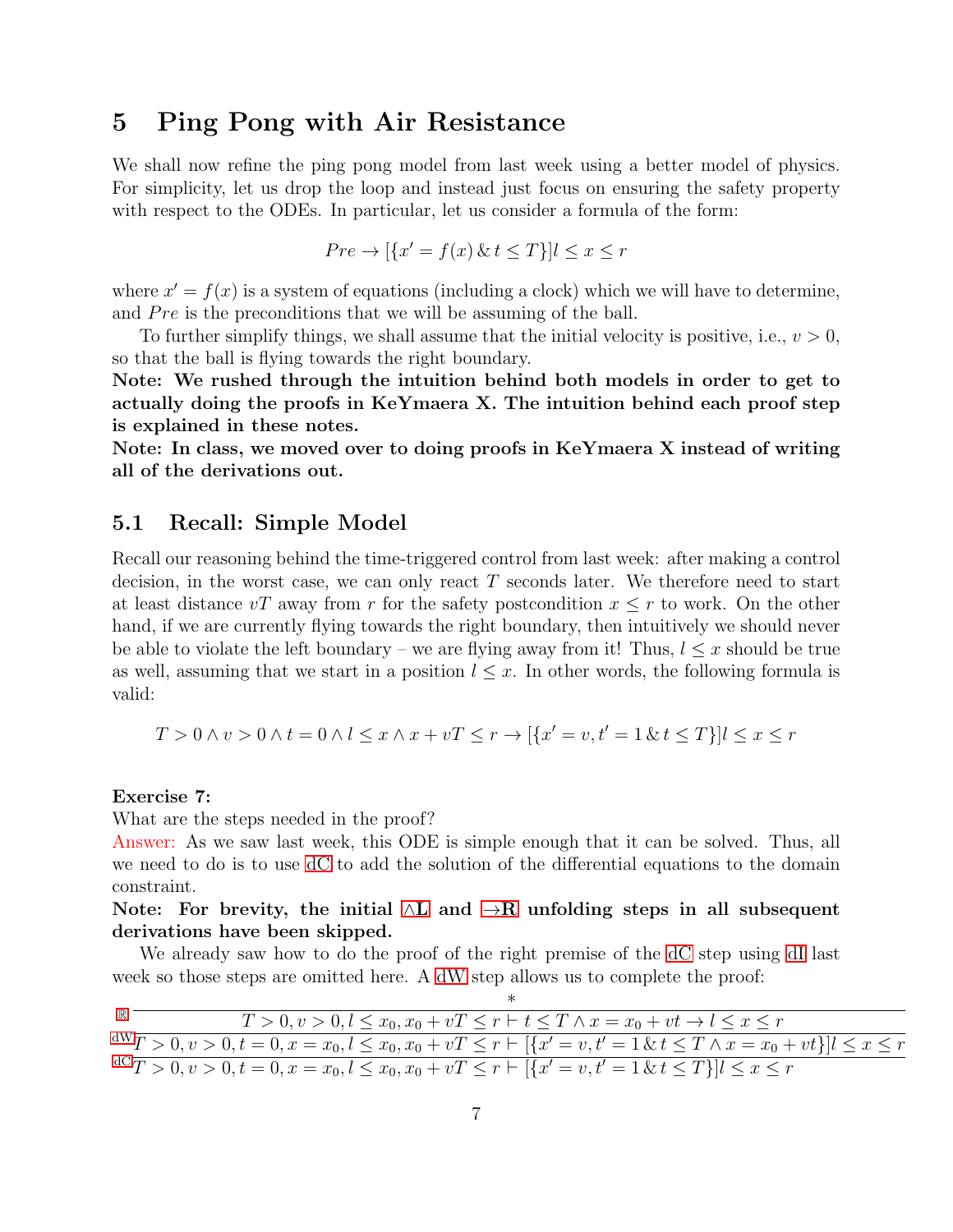#### Exercise 8:

What is wrong with the above proof, and how should it be fixed?

<span id="page-7-0"></span>Answer: Firstly, we have secretly introduced the new variable  $x_0$  to store the initial value of x. The conclusion of the proof rule does not quite match up to the formula that we actually started with! Fortunately, we do have license do this: one way is to use the  $iG,|:=|$  proof rules that we have already seen in class to introduce the ghost variable  $x_0$ <sup>[4](#page-7-1)</sup>

|                               | $v > 0, t = 0, x = x_0, l \le x_0, x_0 + vT \le r$ $\vdash \lbrack \{x' = v, t' = 1 \& t \le T\} \rbrack l \le x \ge r$ |
|-------------------------------|-------------------------------------------------------------------------------------------------------------------------|
|                               | $v > 0, t = 0, l \leq x, x + vT \leq r, x_0 = x \vdash [\{x' = v, t' = 1 \& t \leq T\}] l \leq x \geq r$                |
| $\left\vert z=\right\vert =1$ | $v > 0, t = 0, l \leq x, x + vT \leq r \vdash [x_0 := x][\{x' = v, t' = 1 \& t \leq T\}]$                               |
| iG                            | $v > 0, t = 0, l \leq x, x + vT \leq r \vdash \left[ \{x' = v, t' = 1 \& t \leq T\} \right] l \leq x \geq r$            |

It is very useful to be able to mention the initial values of variables when working with invariants so KeYmaera X provides the special keyword "old $(\cdot)$ " which you can use to refer to the initial values of variables before an ODE when specifying invariants.

Note: This model is called rec6simple in the archive. In class, we also noted that we could have proved this model simply using KeYmaera X's ODE automation (which solves the ODEs).

There is a more serious problem though. The real arithmetic step at the end does not actually work for the left boundary! If we looked at it closely, there is no lower bound on  $t$ , so in fact the premise after the [dW](#page-0-0) step is not valid because  $t$  could take on very negative values.

To correct the proof, we would actually need to add an additional [dC](#page-0-0) step to prove that  $t \geq 0$  is an invariant of the ODE before using [dW.](#page-0-0)

This is a common pattern in [dI,dC](#page-0-0) proofs: you will often need to first cut in some properties using [dC](#page-0-0) before your desired [dI](#page-0-0) steps will work. Admittedly though, the [dC](#page-0-0) of  $t \geq 0$  is still rather boring and we shall encounter more interesting cuts in the next model.

### 5.2 Air Resistance Model

Following what we did last week, let us add an additional differential equation for velocity so that the overall ODE system becomes:

$$
\{x' = v, v' = -v^2, t' = 1 \& t \le T\}
$$

Recall that  $v > 0$  initially. This ODE models air resistance which acts in the opposite direction, slowing velocity down with deceleration proportional to  $v^2$ . For simplicity, the constant of proportionality is set to 1.

#### Exercise 9:

Recall/derive the solution to the system.

<span id="page-7-1"></span><sup>&</sup>lt;sup>4</sup>An alternative method is to simply cut in  $\exists x_0 x = x_0$ , which is provable in real arithmetic, and then remove the existential quantifier with ∃[L.](#page-0-0)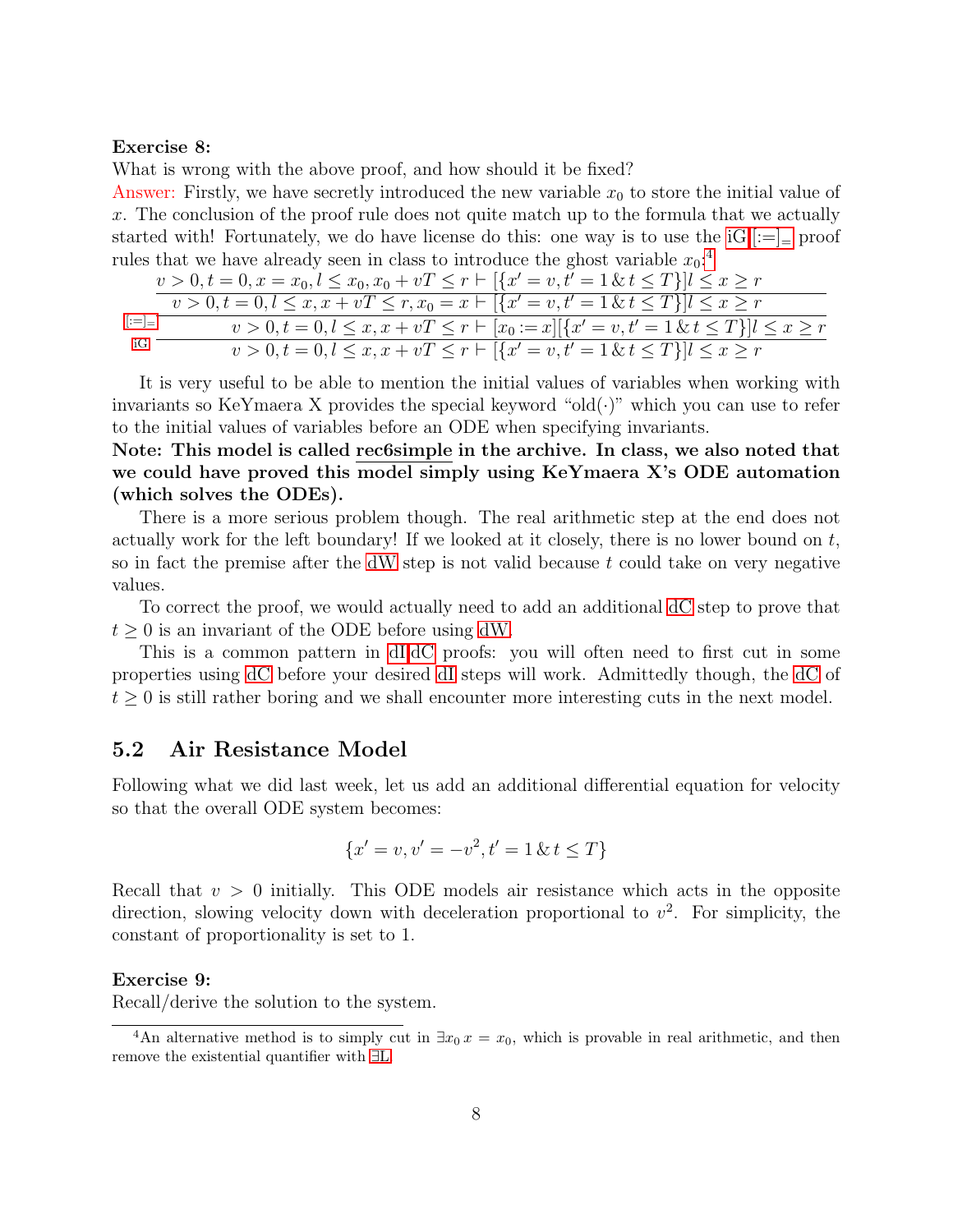Answer: The solution of this system (where  $x_0, v_0$  are the initial values of x, v respectively and  $v_0 > 0$ ) from last week is:

$$
v(t) = \frac{v_0}{1 + v_0 t}
$$

$$
x(t) = \ln(v_0 t + 1) + x_0
$$

Keep the solution in mind for everything we do next: it is instructive to see how its properties translate over to ODE invariants that we prove (and vice versa).

#### Exercise 10:

Is the formula that we just proved for the simpler dynamics still valid if we replaced the ODEs with this more complicated dynamics?

Answer: Yes, one could think of the simpler dynamics as a "worst case" scenario where the air resistance is negligible. The ball will always fly further to the right in this worst case compared to when there is some air resistance.

Now, since the ball is flying with positive velocity to the right we might expect that  $l \leq x$ should be the simpler one to prove of the two conjuncts in the postcondition. This intuition will actually turn out to be incorrect but let us follow our noses for now and try to prove the right conjunct  $x \leq r$  first:

$$
v > 0 \land t = 0 \land l \le x \land x + vT \le r \to [\{x' = v, v' = -v^2, t' = 1 \& t \le T\}]x \le r
$$

Note: This model is called rec6right in the archive. We also noted that KeYmaera X could not figure out the proof automatically for this new model.

In contrast to our previous proof, we no longer have a closed form expression for  $x$  in terms of polynomials (or rational functions), so simply cutting in the solution will not work.

#### Exercise 11:

What should we do next? (Hint: use the physical intuition)

Answer: Instead of proving that  $x = x_0 + v_0t$  is an invariant for the ODE, we could instead try to prove it as an upper bound, i.e.,  $x \leq x_0 + v_0 t$  because that is what our physical intuition told us.

Let us start by doing the main part of the proof. As explained earlier, we have also introduced fresh variables  $x_0, v_0$  that store the initial values of x, v respectively. The arithmetic at the end works because we know the domain constraint  $t \leq T$ 

| $\mathbb{R} \overline{v_0 > 0, l \leq x_0, x_0 + v_0} \leq r, t \leq T \wedge x \leq x_0 + v_0 t \vdash x \leq r$                                      |  |
|--------------------------------------------------------------------------------------------------------------------------------------------------------|--|
| $\{dW_{v_0} > 0, t = 0, x = x_0, v = v_0, l \le x_0, x_0 + v_0 T \le r \vdash [\{\cdots \& t \le T \land x \le x_0 + v_0 t\}]x \le r \quad \text{(1)}$ |  |
| ${}^{dC} \overline{v_0} > 0, t = 0, x = x_0, v = v_0, l \le x_0, x_0 + v_0 T \le r \vdash [\{x' = v, v' = -v^2, t' = 1 \& t \le T\}]x \le r$           |  |

This proof would of course only work if the  $dC$  step's other premise  $(\mathcal{I})$  works out. The premise in  $(1)$  is:

$$
v_0 > 0, t = 0, x = x_0, v = v_0, l \le x_0, x_0 + v_0 T \le r \vdash [\{x' = v, v' = -v^2, t' = 1 \& t \le T\}]x \le x_0 + v_0 t
$$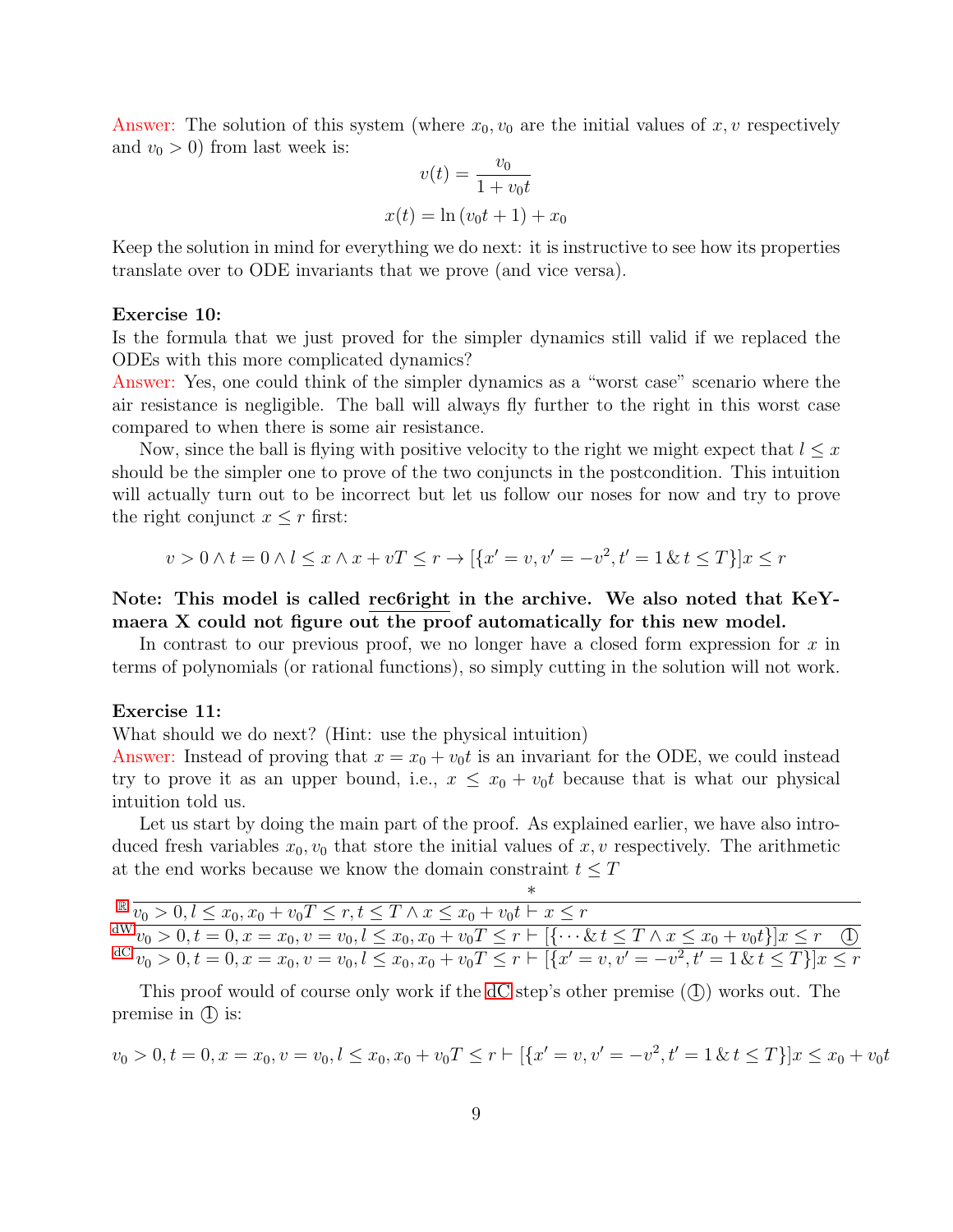If we tried to use [dI](#page-0-0) to prove this, we would actually get stuck. Here is the relevant calculation:

$$
(x \le x_0 + v_0 t)' \equiv (x)' \le (x_0 + v_0 t)'
$$

$$
\equiv x' \le v_0 t'
$$

$$
\equiv v \le v_0
$$

Note: For brevity, we will abuse notation and substitute for the primed variables with their respective RHSes in the ODEs in our calculations for this section. You should NOT do this in a formal proof but it is fine in rough calculations, as long as that is clearly stated.

The reason why [dI](#page-0-0) failed is clear: the domain constraint does not know much about  $v$  yet: we only have  $t \leq T$  in the domain constraint. We actually need to first add  $v \leq v_0$  to the domain constraint with a [dC](#page-0-0) step before the aforementioned [dI](#page-0-0) would succeed. Fortunately, this latter step is straightforward because  $-v^2 \leq 0$  is a provable in real arithmetic:

$$
(v \le v_0)' \equiv (v)' \le 0
$$
  

$$
\equiv -v^2 \le 0
$$

That finishes off the proof of safety with respect to the right boundary. Let us now return to the other branch of the proof which we thought was easy:

$$
v > 0 \land t = 0 \land l \leq x \land x + vT \leq r \to [\{x' = v, v' = -v^2, t' = 1 \& t \leq T\}] l \leq x
$$

### Note: This model is called rec6left in the archive. We noted that KeYmaera X managed to figure out this proof automatically.

What did KeYmaera X actually do to prove this for us? Let us try and recreate the proof.

### Exercise 12:

What is the first step in the proof? Answer: A straightforward [dI](#page-0-0) would not work:

$$
(l \le x)' \equiv 0 \le x'
$$
  

$$
\equiv 0 \le v
$$

Like before, we will need to first prove a property about  $v$  before trying [dI.](#page-0-0) We could try to prove that  $v > 0$  is an invariant since we already know  $v > 0$  is true initially. However the calculation would not work out, because  $-v^2$  could be negative, and so the premise of [dI](#page-0-0) would not be valid:

$$
(v > 0)' \equiv v' \ge 0
$$
  

$$
\equiv -v^2 \ge 0
$$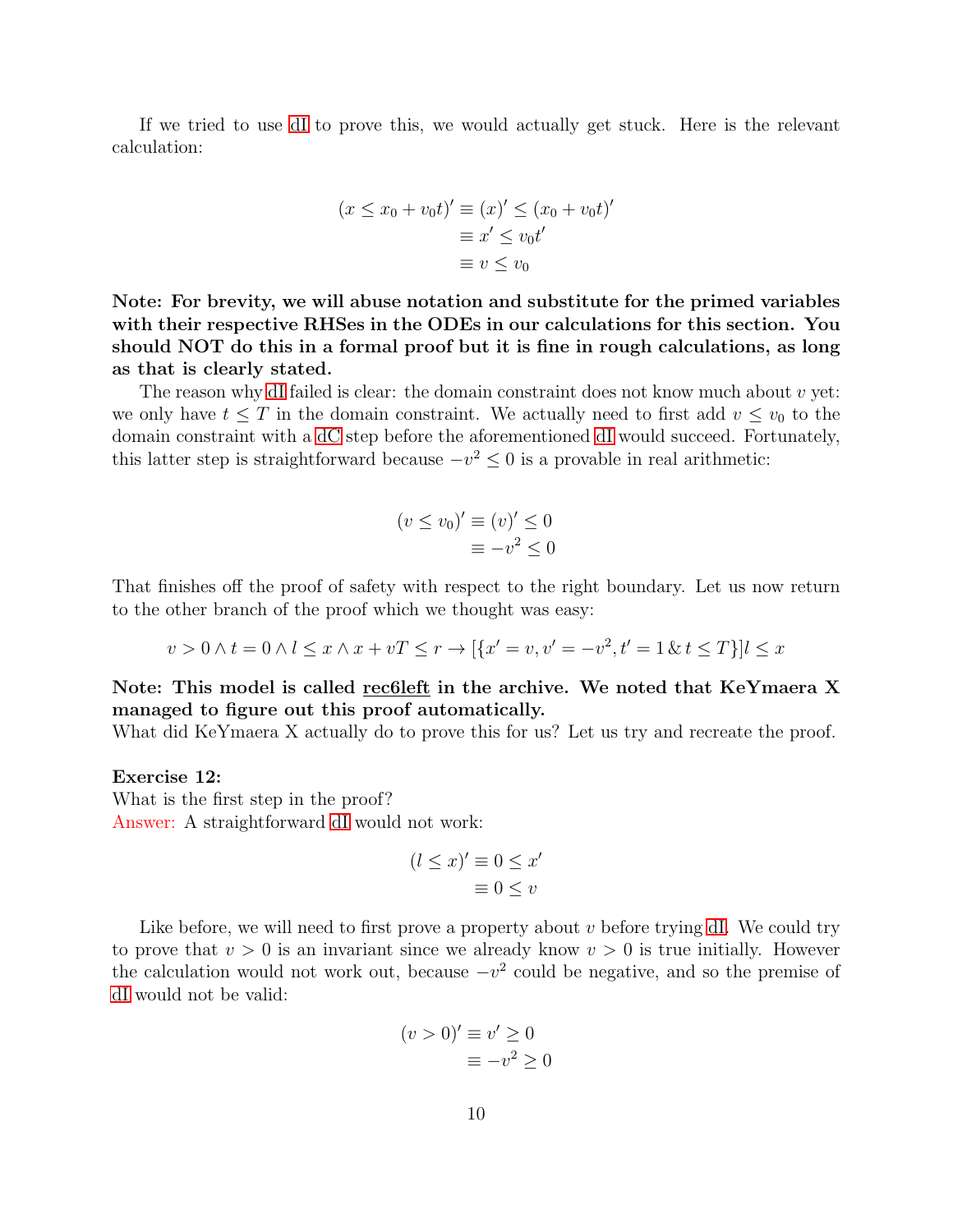### Note: The following exercise is inspired by a comment from a student in recitation.

### Exercise 13:

Is it even the case that  $v > 0$  would be true along the ODE? After all, if v starts at some small positive value, it seems like its ODE  $v' = -v^2$  would cause it to eventually be negative – this means that the ball might violate the left boundary after all!

Answer: It is actually true that  $v > 0$  is an invariant of the ODE, but the proof is much more intricate than just a simple [dI.](#page-0-0) The intuition is that, even though  $v' = -v^2$  causes v to tend towards 0, it never actually reaches 0 because the rate of decrease also decreases as v decreases. This type of property is symptomatic of a proof that requires a differential ghost. We will use the  $dA$ , rule that we saw earlier.

#### Exercise 14:

The  $dA<sub>></sub>$  rule still requires us to pick a choice of ghost ODE. What ghost ODE should we use for proving  $v > 0$  invariant?

Answer: Using the "spooky cloud" procedure in class, we can figure out what the ODE has to be. In particular, suppose we tried to prove  $vy^2 > 0$  using [dI.](#page-0-0)

$$
(vy2 > 0)' \equiv v'y2 + v(2yy') \ge 0
$$
  

$$
\equiv -v2y2 + v(2yy') \ge 0
$$

### Exercise 15:

What could we pick for  $y'$  to make the above formula valid?

Answer: If we set  $y' = \frac{vy}{2}$  $\frac{2y}{2}$ , then the LHS of the inequality cancels out.

Note: In KeYmaera X you have to be fairly careful when writing down a differential ghost. For example, the ghost equation has to be explicitly rearranged to be in linear form, e.g., with  $y' = \frac{v}{2}$  $rac{v}{2}y$ .

Note: The next part is advanced material and is mainly here for completeness and intuition. We did not have time to cover this in detail at recitation.

Finally, let us revisit why proving  $v > 0$  invariant was so difficult whereas proving for  $v \leq v_0$  seemed to be so much easier. The issue becomes clear once we visualize the ODE  $v' = -v^2$  with a velocity-time plot: